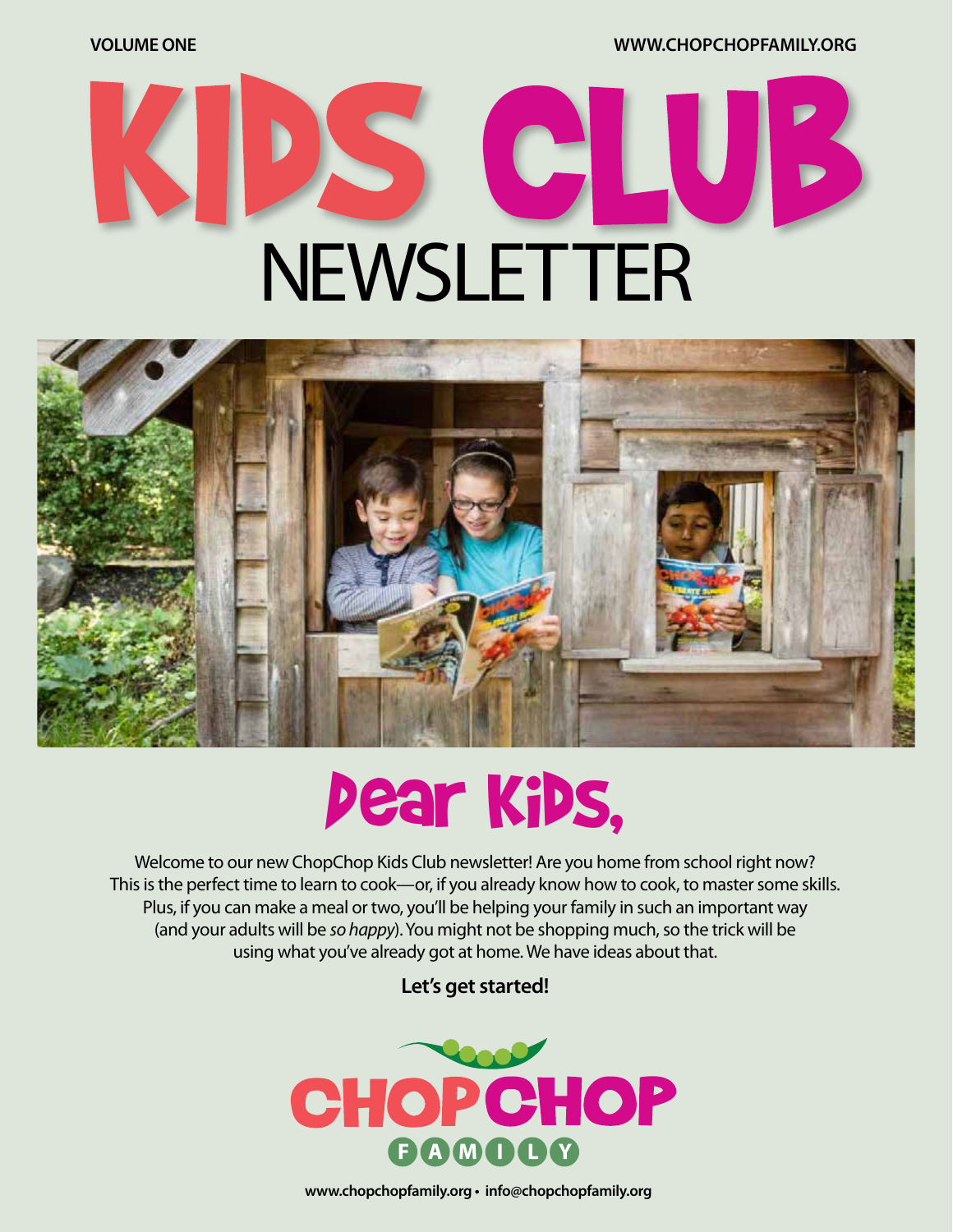## Cuban Black Bean Soup

Rich in flavor and soft in texture, black beans are perfect for soup. Black bean soup takes well to the classic Latin American flavors of cumin, chili powder, cilantro, and lime—add more or less of any of these, depending on what you have and like.

❚ **ADULT:** YES❚ **HANDS-ON TIME:** 30 MINUTES❚ **TOTAL TIME:** 2 HOURS 30 MINUTES❚ **MAKES:** 10 CUPS

#### **KITCHEN GEAR**

Cutting board Sharp knife (adult needed) Measuring spoons Colander or strainer Measuring cups Large, heavy-bottomed pot Wooden spoon or heatproof spatula Pot holders

#### **INGREDIENTS**

- 2 tablespoons vegetable or olive oil
- 2 large onions, peeled and chopped
- 2 carrots, scrubbed or peeled and chopped
- 2 celery stalks, chopped
- 4 garlic cloves, peeled and minced or chopped
- 11/2 teaspoons dried oregano
- 1 teaspoon ground cumin
- 1 teaspoon chili powder
- 1 teaspoon cayenne pepper (if you like spicy)
- 3 (15-ounce) cans black beans, drained and rinsed (or 5 cups cooked beans)
- 8 cups low-sodium chicken or vegetable broth
- 2 tablespoons fresh lime juice or red wine vinegar
- 2 tablespoons chopped fresh cilantro leaves, for garnish (if you like)
- ¼ cup plain yogurt, for garnish (if you like)

#### **INSTRUCTIONS**

### **Wash your hands with soap and water, then gather all your equipment and ingredients and put them on the counter.**

- 1. Put the pot on the stove and turn the heat to medium. Add the oil. When the oil is hot, add the onions, carrots, celery, garlic, oregano, and spices and cook until tender, 10 to 15 minutes.
- 2. Add the beans and broth, raise the heat to high, and bring to a boil. Lower the heat to low and cook, partially covered (with the lid open a bit to let the steam out), for 2 hours, stirring frequently. (If at any point the soup seems too thick and is starting to look like mud, add up to 2 cups more broth or water.)
- 3. Stir in the lime juice or vinegar and taste the soup. Does it need anything to boost the flavor? More spices? Another squeeze of lime juice or splash of vinegar? A grinding of black pepper? A pinch of salt? Add whatever you think it needs. Serve right away, garnished with cilantro and yogurt, if you like, or cover and refrigerate up to 3 days.



## **SOUP-ER FUN RESTAURANT**

Soup has to sit on the stove for a while, so you'll have plenty of time to work on a fun activity with your family. Here's how to play: Pretend you are starting a soup restaurant. Make a menu listing the different kinds of soups you will serve, with a description of each soup and prices. You can also make a section with different topping options. Draw pictures of the ingredients in each soup. Come up with fun names for your soups, the toppings, and, of course, the restaurant itself. Arrange chairs and invite family members to your restaurant. Let them order off the menu, bring them (drawings of) their food, and give them their check when the meal is finished! Get out the Monopoly money or make some pretend money of your own, and do the math.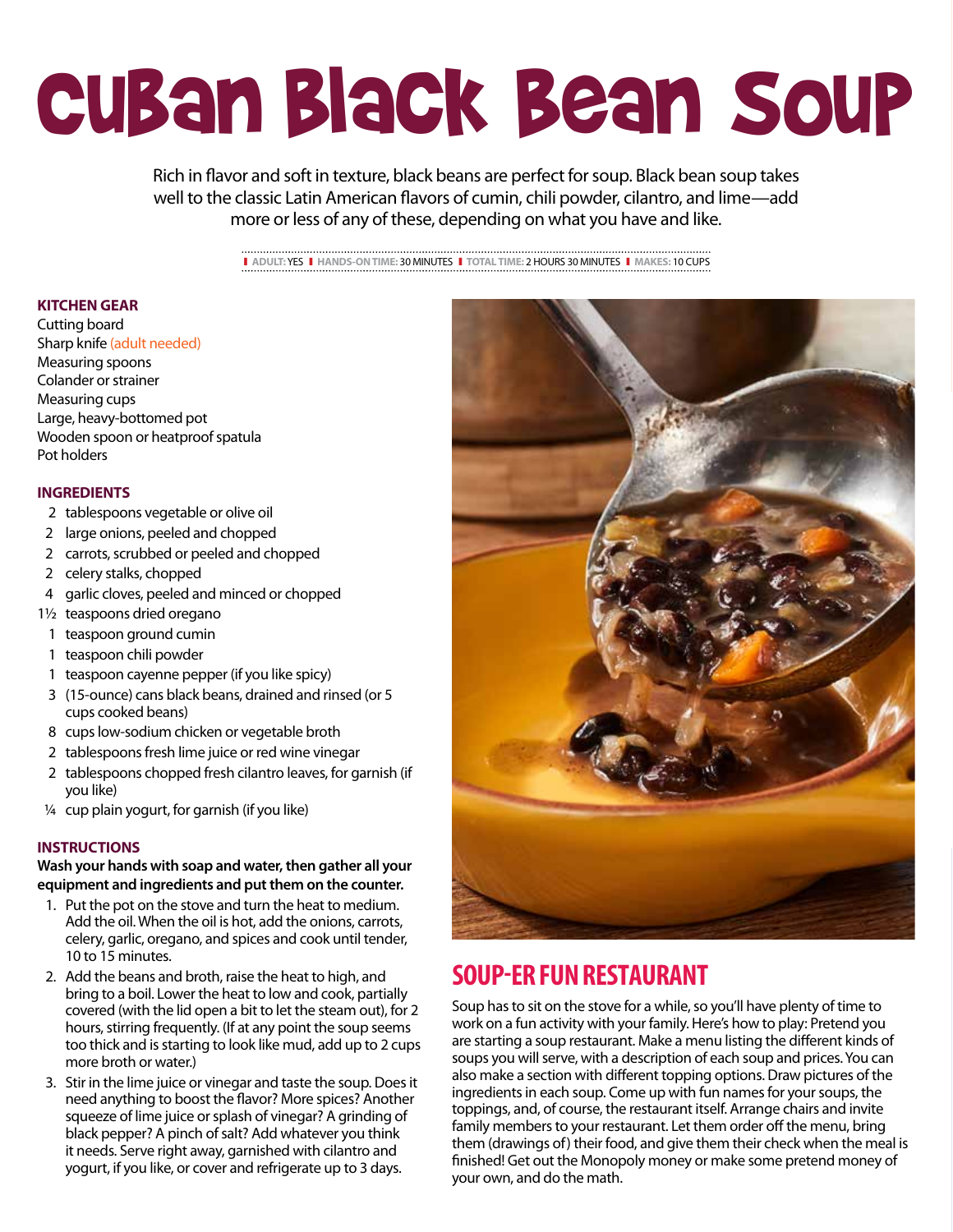

## **BOWLFUL OF MATH**

Cooking involves a lot of math: calculating cost, measuring ingredients, changing serving sizes, and more. Here's some quick math for practice.

- 1. This soup takes 2½ hours to make. If there are 60 minutes in 1 hour, how many minutes does this soup take?
- 2. This recipe makes 10 cups of soup. If you serve all the soup in equal portions to your 4 dinner guests, how many cups of soup will each person get?
- 3. This recipe makes 10 cups of soup. If a pint is equal to 2 cups, how many pints of soup does this make?

## **WHERE IN THE WORLD?**

Do you have a globe or a map in your house? Use it—or find a map online—to locate Cuba. Then look in a book or online to find out more about the country. While you eat your Cuban Black Bean Soup, teach your family 3 things you've learned!



## **TOO MUCH SOUP?**

Many soups (especially bean- and vegetable-rich ones) freeze well. Label resealable plastic bags and then fill them with the cooled soup. Press out all the air and seal. Lay them flat on a baking sheet in the freezer until they're frozen solid. After that, you can store them stacked up in the freezer or lined up side by side until you're ready to thaw and reheat them.

## **DO YOU HAVE MORE BLACK BEANS?**

Try one of these recipes: **Black Bean Hummus** www.chopchopfamily.org/recipe/black-bean-hummus **Black Bean and Corn Quesadillas** www.chopchopfamily.org/recipe/black-bean-and-corn-quesadillas

### **Toasted Barley and Black Bean Salad**

www.chopchopfamily.org/recipe/toasted-barley-and-black-bean-salad (Feel free to swap in brown rice for the barley.)



## **GET MOVING!**

If you're feeling a little antsy, try dancing! Salsa is the most popular dance in Cuba. Dancing is a great way to get some exercise and also a fun way to move your body. With the help of an adult, find an online video to learn some basic salsa moves. Want to learn more? Look up the tango, mambo, rumba, or whatever else looks fun to you, then find some great music and teach the dances to your family.

## **KITCHEN SKILL How to use a can opener**

- 1. Set the can on a flat, hard surface.
- 2. Pull apart the two handles of the can opener. Flip the can opener over and look at the two wheels on the bottom. One is jagged (bumpy on the edges) and one is smooth. Place the smooth (cutting) wheel against the inside of the little rim at the top of the can and close the two handles tightly together with your left hand.
- 3. Place your right hand on the little wing-like part of the can opener. Slowly twist the wing while still squeezing the handles closed. This should make the smooth wheel start cutting into the can's lid and rolling around its edge. Continue to turn the wing until the smooth wheel has gone all the way around the top of the can.
- 4. Pull apart the handles of the opener.
- 5. Carefully, carefully lift up the top of the can. Use a fork to press down one side so that the other side pops up, then carefully pull it out. (Remember: the cut edges will be sharp!)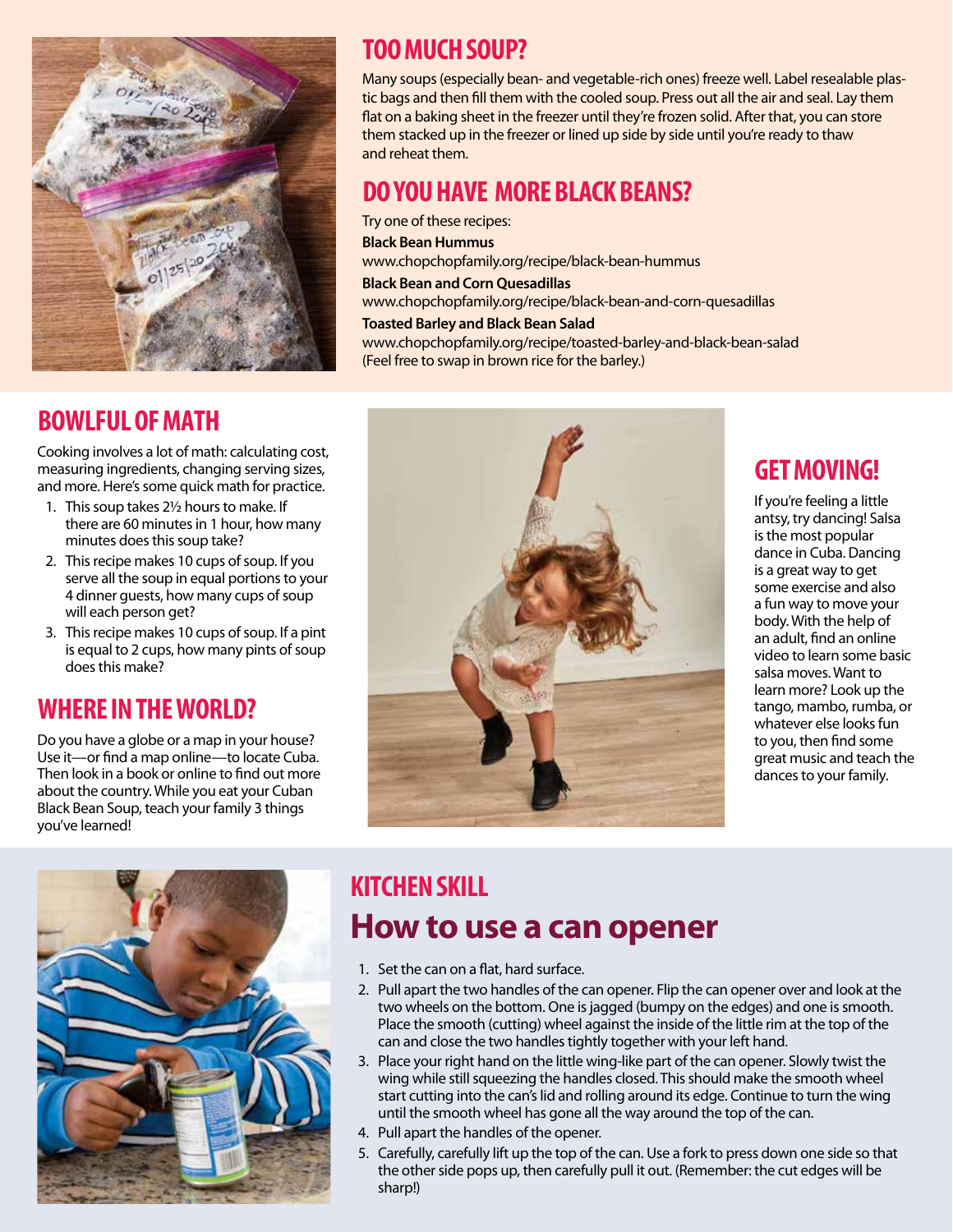### **KITCHEN SKILL**

## Cooking Dried Beans from Scratch

It's fine to use beans from a can, but it's very satisfying and inexpensive to cook dried beans from scratch. The method is the same for different kinds of beans; all that changes is the cooking time.

❚ **ADULT:** YES❚ **HANDS-ON TIME:** 5 MINUTES❚ **TOTAL TIME:** 2–10 HOURS❚ **MAKES:** 4–5 CUPS







#### **KITCHEN GEAR**

Large, heavy-bottomed pot Colander or strainer Slotted spoon Pot holders

#### **INGREDIENTS**

1 pound dried beans (pinto, black, lima, navy, white, kidney, garbanzo, or any other kind of bean)

#### **INSTRUCTIONS**

**Wash your hands with soap and water, then gather all your equipment and ingredients and put them on the counter.**

- 1. Put the beans in the pot and sort through them, tossing out any shriveled beans, little stones, or twigs.
- 2. Pour cold water into the pot so that the water comes up about 2 inches above the beans, then skim any stray bean skins or bits that float to the top. Depending on how much time you have, do one of these things:

 a) Put the pot on the stove and turn the heat to medium-high. When the water boils, turn off the heat, cover the pot, and leave the beans to soak for 1 hour.

 b) Cover the pot and leave the beans to soak overnight or all day (at least 8 hours).

- 3. Drain the beans in the colander and rinse them with fresh cold water.
- 4. Put the pot on the stove and turn the heat to medium-high. When the water starts to boil, turn the heat down to low, put the lid on the pot, and simmer the beans ("simmer" means a very gentle boil) until they are tender but not falling apart, 30 minutes to 2 hours, depending on what kind of beans you have and how old they are. (Start testing the beans after they've been cooking for 30 minutes, and if they seem close, then taste again in another 15 minutes or so. If they don't seem close, taste in 30 minutes.)
- 5. Once the beans are cooked, drain them in the colander and continue with your recipe, or cover and refrigerate up to 2 days.

OR